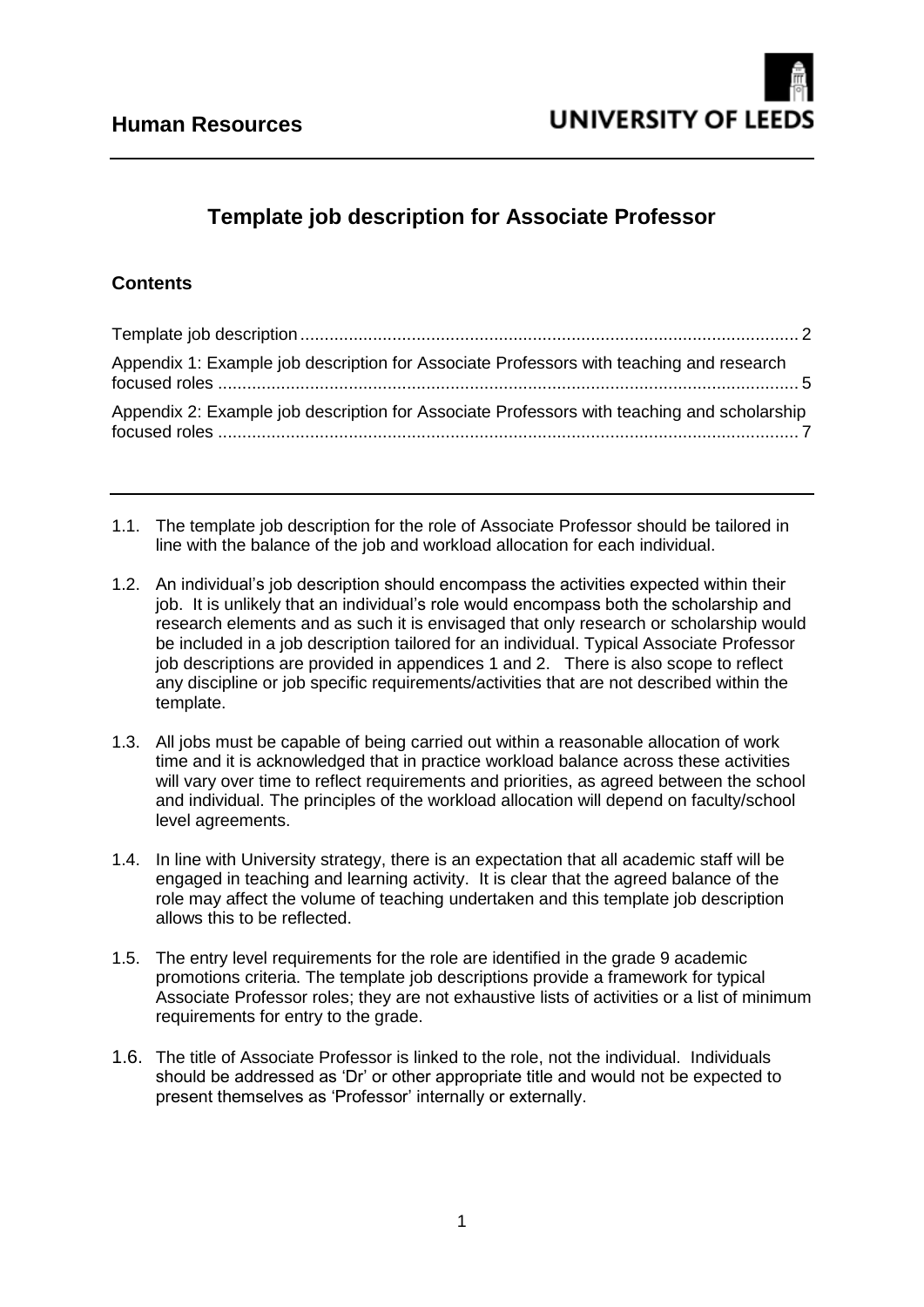# <span id="page-1-0"></span>**Template job description**

| Role holder:    | XXX.                          |
|-----------------|-------------------------------|
| Title:          | Associate Professor           |
| Faculty:        | <b>XXX</b>                    |
| School:         | <b>XXX</b>                    |
| Responsible to: | Dean of the Faculty (via XXX) |
| Reports to:     | <b>Head of School</b>         |
| Grade:          | 9                             |

# **Main purpose of the job:**

To draw on extensive academic excellence to underpin and carry out research or scholarship, teaching, leadership and management in the field of XXX and within the school and faculty.

#### **Main duties and responsibilities:**

#### **General:**

- To contribute to the development and achievement of University, faculty and school strategy within the context of an international, research-led university.
- To be recognised as an authority in the field, developing and maintaining an external profile as appropriate to the discipline.
- To maintain scholarly activity and keep up to date with developments in the field as necessary to carry out the duties of the post.
- To carry out the duties of the post in accordance with the University values and standards, including the Leadership and Management Standard, and in line with University policies and procedures and local faculty/school benchmarks as appropriate, upholding high professional standards and leading by example.
- To work with our students as members of a learning community to provide world class education and an excellent student experience.
- To maintain own continuing professional development.
- To maintain a safe work environment, including ensuring compliance with legislation and the undertaking of risk assessments.
- To integrate the University value of inclusiveness into all appropriate aspects of the job; respecting the dignity and diversity of all members of the University community and of visitors to the University.

# **Research, Innovation and Impact:**

- To pursue, develop and lead research, innovation and impact at an appropriately benchmarked level.
- To develop the strategic direction within own research area.
- To promote the integration of own research area with other research interests within and, as appropriate, outside the school and faculty.
- To maintain a high quality record of regular and original research publications of external standing as appropriate to the field or discipline.
- To attract research income on an individual and collaborative basis, as appropriate to the field or discipline, to underpin high quality research activity.
- To provide high quality postgraduate supervision and attract research students to the University.
- To take part in knowledge transfer activities, where appropriate and feasible.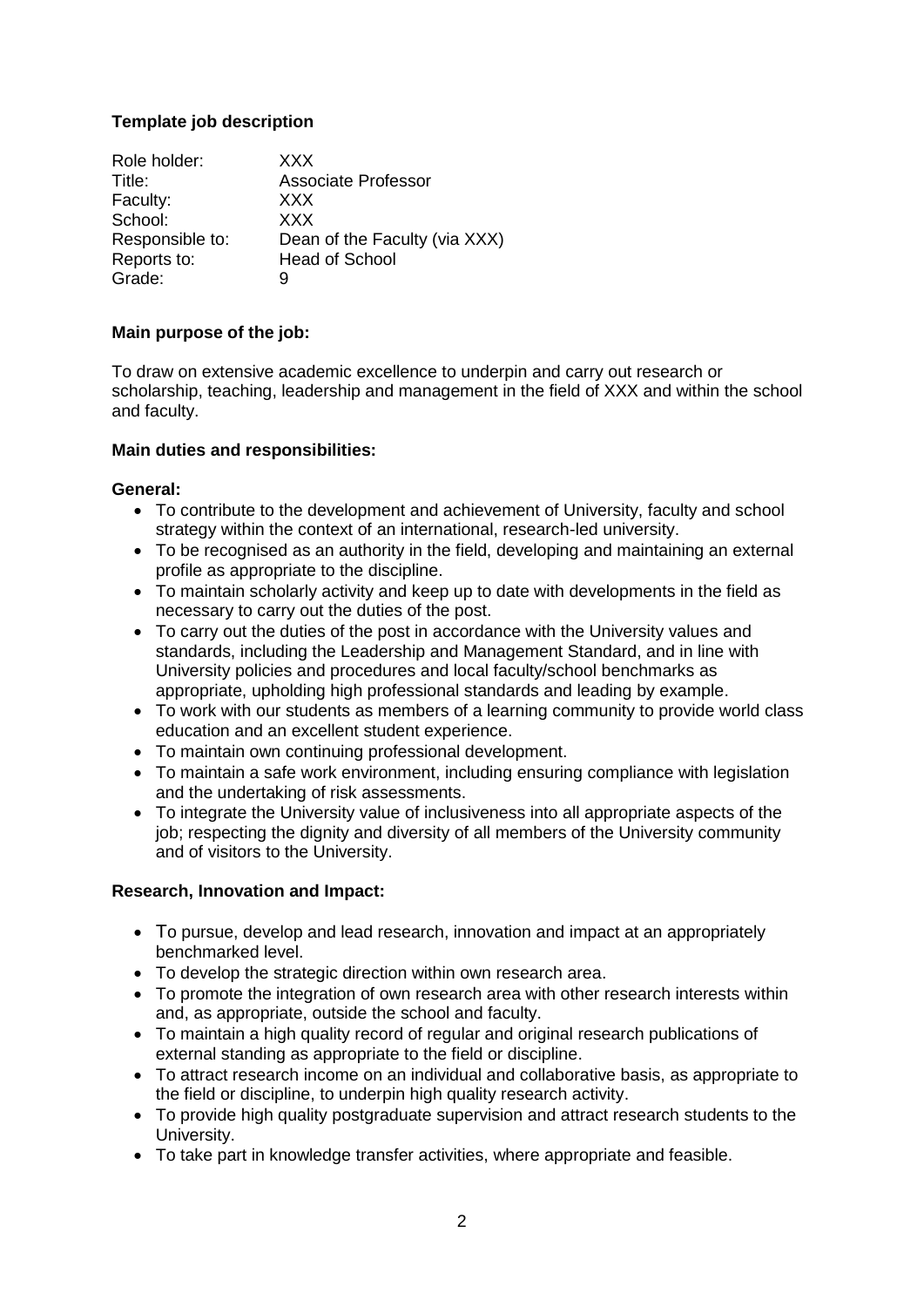# **Scholarship:**

- To develop and lead pedagogic developments relating to learning and teaching to a level recognised externally for excellence.
- To produce scholarly pedagogic publications, disseminating findings across the University and externally.
- To promote theoretically informed and innovative approaches to learning and teaching related activities across the University and externally.
- To maintain an external profile within learning and teaching or own subject area at a level appropriate to the discipline.
- To have a significant role in the strategic development of the curriculum and learning and teaching / student support policies.

# **Teaching:**

- $\bullet$  To undertake research-led teaching<sup>1</sup> at different levels on undergraduate and/or postgraduate taught courses, regularly collecting, and responding to, student feedback.
- To contribute at an appropriate level to school and faculty policy and practice in teaching.
- To play a significant role in the design, development and planning of modules and programmes within the subject area as required.
- To play a significant role in the review of modules and programmes and in quality assurance and enhancement as required.
- To develop innovative approaches to learning and teaching as appropriate.
- To provide timely feedback and assessment of coursework and examinations.
- To provide general support and guidance to students, resolving issues and/or referring to specialist parties, where appropriate.
- To act as a personal tutor, including pastoral care and supporting students in maximising the benefit of their time at Leeds.
- To supervise students undertaking research projects as appropriate.

# **To provide academic leadership through:**

- Significant contribution to the overall work of the University and/or equivalent external organisations by representing the school and faculty on appropriate committees and groups.
- Effective contribution to the management and administrative processes and committee structures of the school, faculty and University.
- Managing or leading major initiatives or areas of work (as either sustained or one-off projects) which facilitate school, faculty or University performance or business as required.
- Involvement in the recruitment, management and development of staff and act as a mentor to colleagues.
- The promotion of the values of collegiality within the academic community.
- Actively promoting and embedding University standards of employment practices across the School.

<sup>1</sup>  $1$  It is recognised that academics will, at times, teach subjects that are not closely related to their research specialism, in which case research and scholarship may inform, rather than lead, their teaching.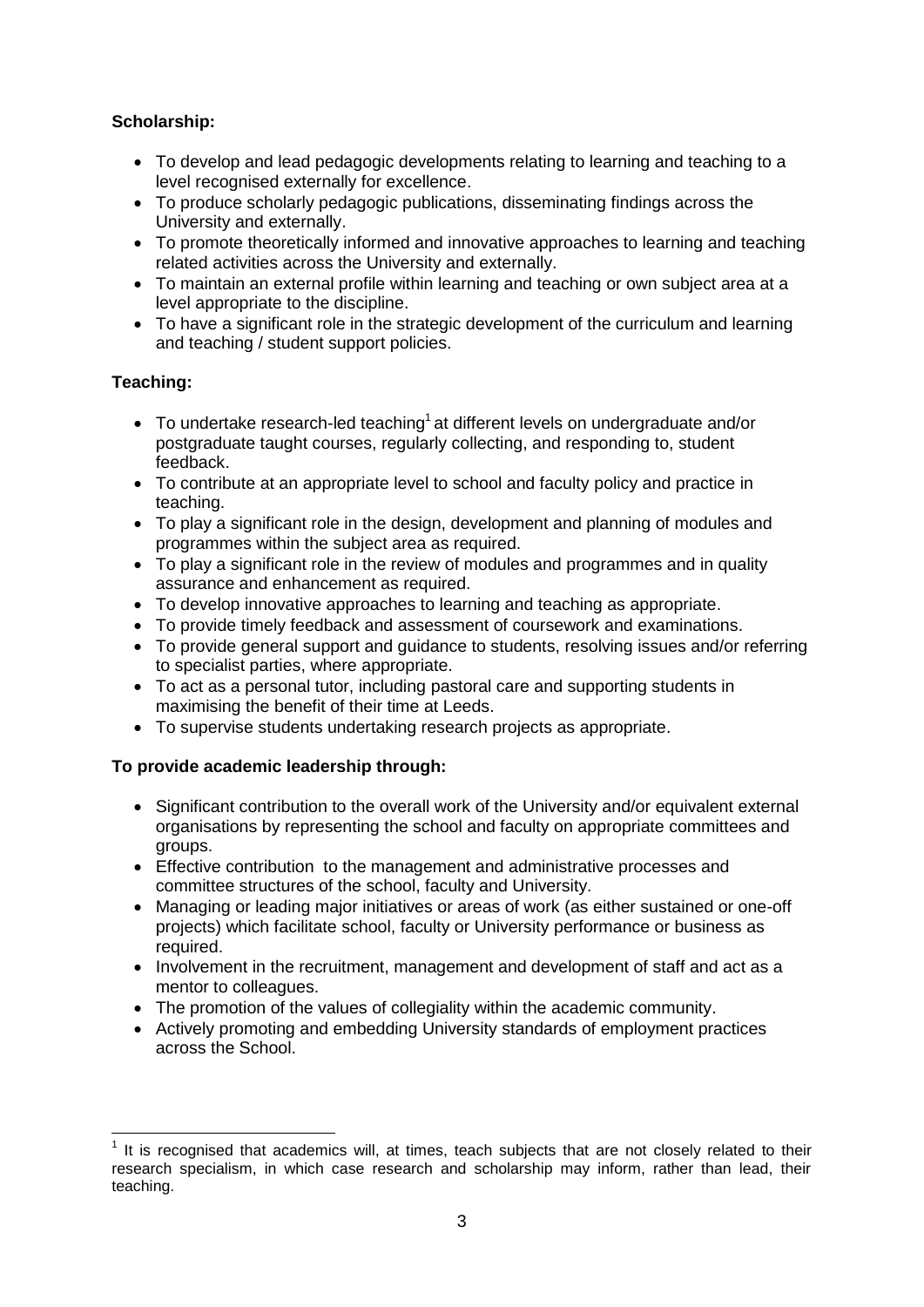This job description provides a framework for the role and it may be necessary for an Associate Professor to undertake any duties commensurate with the post as might reasonably be required.

#### **Person Specification**

The person specification should be developed according to the specific Associate Professor role, taking into account, for example, the academic discipline, research area and teaching responsibilities as appropriate, and should be designed to support the requirements of the faculty / school.

Associate Professors would normally be expected not only to be experienced teachers but to have a significant publication record, together with proven research experience, and to have demonstrated academic leadership/administrative skill and an ability to lead and manage effectively.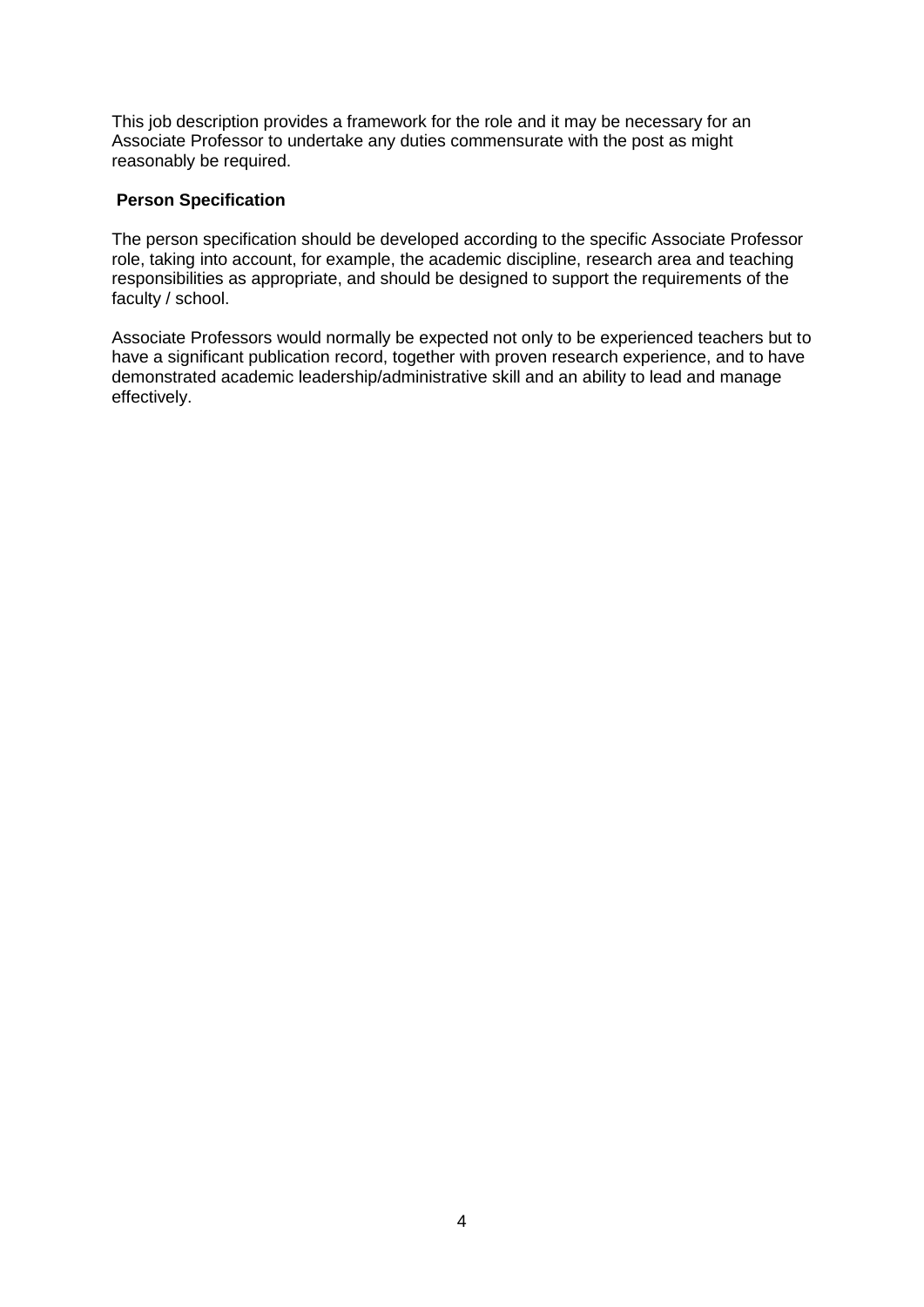#### <span id="page-4-0"></span>**Appendix 1: Example job description for Associate Professors with teaching and research focused roles**

| Role holder:    | <b>XXX</b>                    |
|-----------------|-------------------------------|
| Title:          | <b>Associate Professor</b>    |
| Faculty:        | <b>XXX</b>                    |
| School:         | <b>XXX</b>                    |
| Responsible to: | Dean of the Faculty (via XXX) |
| Reports to:     | <b>Head of School</b>         |
| Grade:          | g                             |

### **Main purpose of the job:**

To draw on extensive academic excellence to underpin and carry out research, teaching, leadership and management in the field of XXX and within the school and faculty.

#### **Main duties and responsibilities:**

#### **General:**

- To contribute to the development and achievement of University, faculty and school strategy within the context of an international, research-led universit
- To be recognised as an authority in the field, developing and maintaining an external profile as appropriate to the discipline.
- To maintain scholarly activity and keep up to date with developments in the field as necessary to carry out the duties of the post.
- To carry out the duties of the post in accordance with the University values and standards, including the Leadership and Management Standard, and in line with University policies and procedures and local faculty/school benchmarks as appropriate, upholding high professional standards and leading by example.
- To work with our students as members of a learning community to provide world class education and an excellent student experience.
- To maintain own continuing professional development.
- To maintain a safe work environment, including ensuring compliance with legislation and the undertaking of risk assessments.
- To integrate the University value of inclusiveness into all appropriate aspects of the job; respecting the dignity and diversity of all members of the University community and of visitors to the University.

#### **Research, Innovation and Impact:**

- To pursue, develop and lead research, innovation and impact at an appropriately benchmarked level.
- To develop the strategic direction within own research area.
- To promote the integration of own research area with other research interests within and, as appropriate, outside the school and faculty.
- To maintain a high quality record of regular and original research publications of external standing as appropriate to the field or discipline.
- To attract research income on an individual and collaborative basis, as appropriate to the field or discipline, to underpin high quality research activity.
- To provide high quality postgraduate supervision and attract research students to the University.
- To take part in knowledge transfer activities, where appropriate and feasible.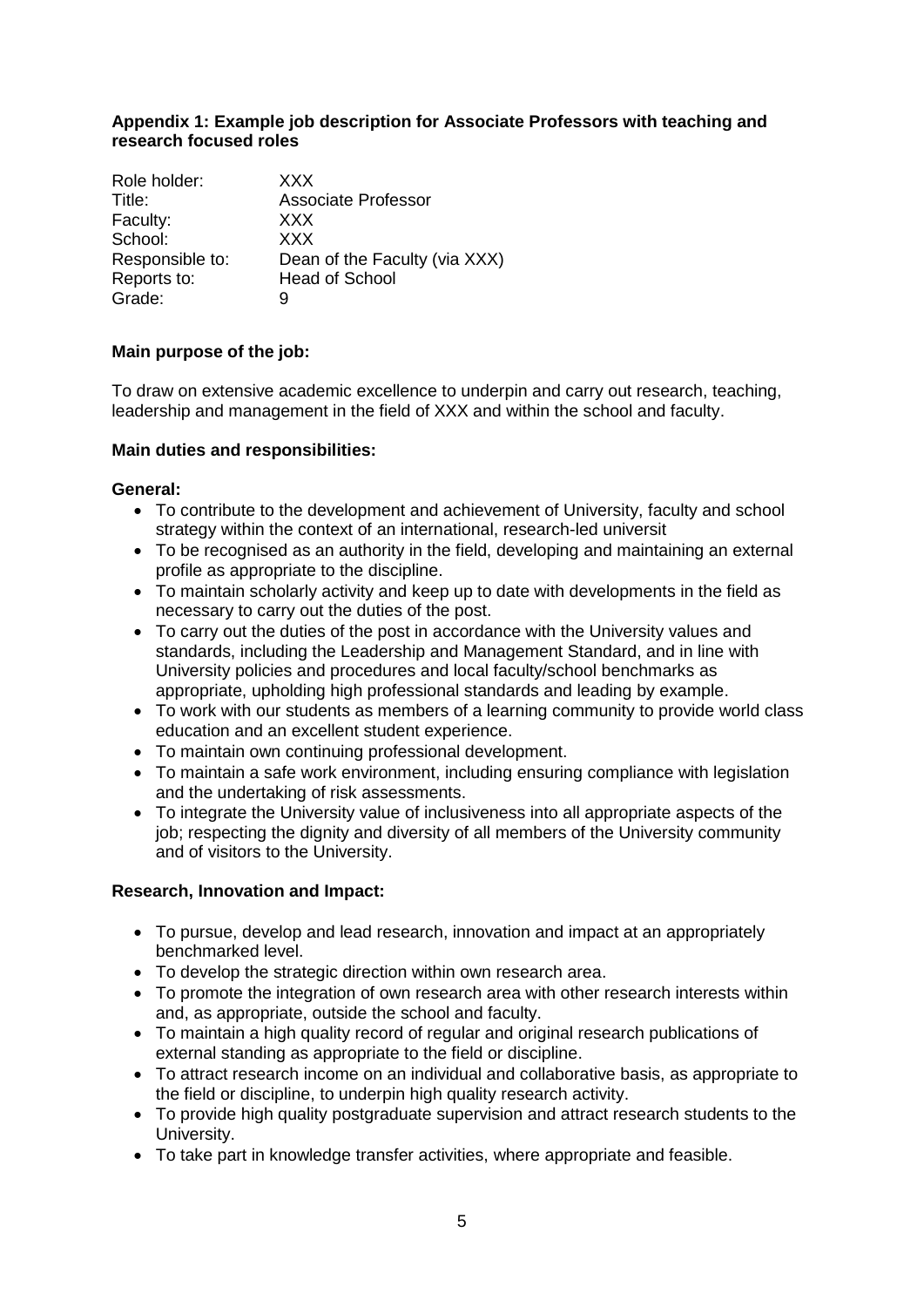# **Teaching:**

- $\bullet$  To undertake research-led teaching<sup>2</sup> at different levels on undergraduate and/or postgraduate taught courses, regularly collecting, and responding to, student feedback.
- To contribute at an appropriate level to school and faculty policy and practice in teaching.
- To play a significant role in the design, development and planning of modules and programmes within the subject area as required.
- To play a significant role in the review of modules and programmes and in quality assurance and enhancement as required.
- To develop innovative approaches to learning and teaching as appropriate.
- To provide timely feedback and assessment of coursework and examinations.
- To provide general support and guidance to students, resolving issues and/or referring to specialist parties, where appropriate.
- To act as a personal tutor, including pastoral care and supporting students in maximising the benefit of their time at Leeds.
- To supervise students undertaking research projects as appropriate.

### **To provide academic leadership through:**

- Significant contribution to the overall work of the University and/or equivalent external organisations by representing the school and faculty on appropriate committees and groups.
- Effective contribution to the management and administrative processes and committee structures of the school, faculty and University.
- Managing or leading major initiatives or areas of work (as either sustained or one-off projects) which facilitate school, faculty or University performance or business as required.
- Involvement in the recruitment, management and development of staff and act as a mentor to colleagues.
- The promotion of the values of collegiality within the academic community.
- Actively promoting and embedding University standards of employment practices across the School.

This job description provides a framework for the role and it may be necessary for an Associate Professor to undertake any duties commensurate with the post as might reasonably be required.

<sup>1</sup> 2 It is recognised that academics will, at times, teach subjects that are not closely related to their research specialism, in which case research and scholarship may inform, rather than lead, their teaching.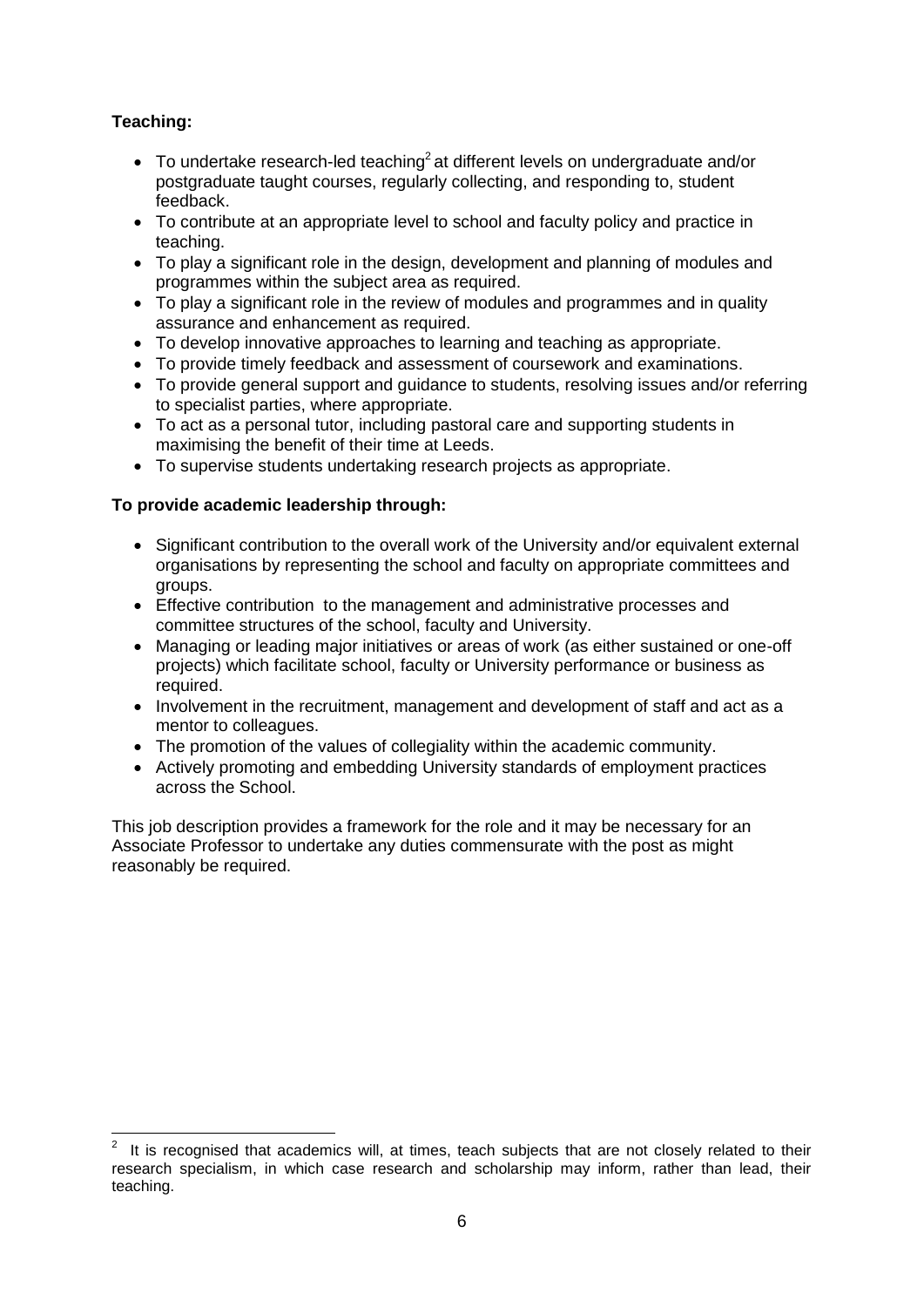#### <span id="page-6-0"></span>**Appendix 2: Example job description for Associate Professors with teaching and scholarship focused roles**

| Role holder:    | <b>XXX</b>                    |
|-----------------|-------------------------------|
| Title:          | <b>Associate Professor</b>    |
| Faculty:        | XXX                           |
| School:         | <b>XXX</b>                    |
| Responsible to: | Dean of the Faculty (via XXX) |
| Reports to:     | <b>Head of School</b>         |
| Grade           | 9                             |

### **Main purpose of the job:**

To draw on extensive academic excellence to underpin and carry out scholarship, teaching, leadership and management in the field of XXX and within the school and faculty

### **Main duties and responsibilities:**

#### **General:**

- To contribute to the development and achievement of University, faculty and school strategy within the context of an international, research-led university
- To be recognised as an authority in the field, developing and maintaining an external profile as appropriate to the discipline
- To maintain scholarly activity and keep up to date with developments in the field as necessary to carry out the duties of the post
- To carry out the duties of the post in accordance with the University values and standards, including the Leadership and Management Standard, and in line with University policies and procedures and local faculty/school benchmarks as appropriate, upholding high professional standards and leading by example
- To work with our students as members of a learning community to provide world class education and an excellent student experience
- To maintain own continuing professional development
- To maintain a healthy work environment, including ensuring compliance with legislation and the undertaking of risk assessments
- To integrate the University value of inclusiveness into all appropriate aspects of the job; respecting the dignity and diversity of all members of the University community and of visitors to the University

# **Teaching:**

1

- $\bullet$  To undertake research-led teaching<sup>3</sup> at different levels on undergraduate and/or postgraduate taught courses, regularly collecting, and responding to, student feedback
- To contribute at an appropriate level to school and faculty policy and practice in teaching
- To play a significant role in the design, development and planning of modules and programmes within the subject area as required
- To play a significant role in the review of modules and programmes and in quality assurance and enhancement as required

 $3$  It is recognised that academics will, at times, teach subjects that are not closely related to their research specialism, in which case research and scholarship may inform, rather than lead, their teaching.